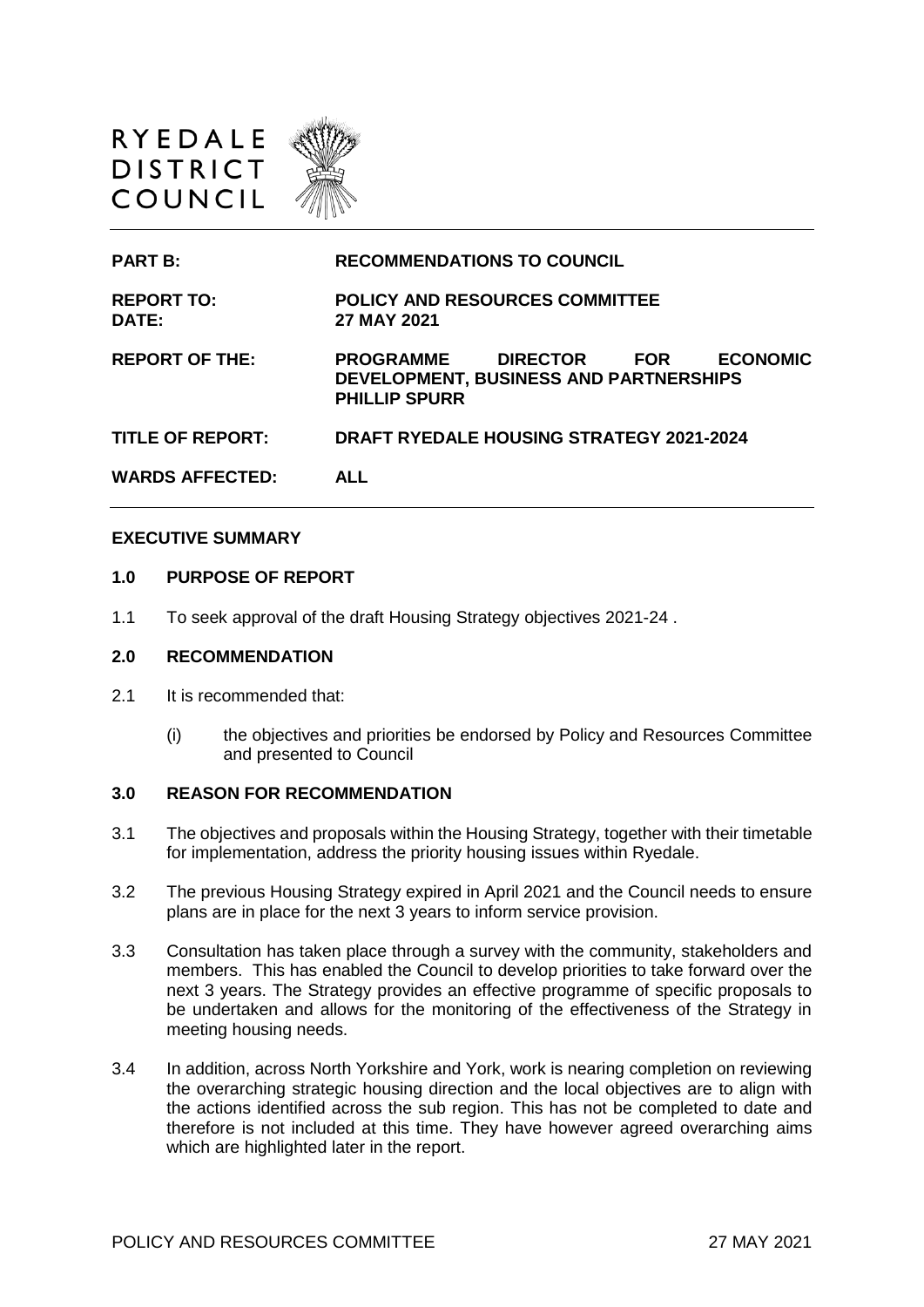# **4.0 SIGNIFICANT RISKS**

- 4.1 The objectives identified provide the appropriate steps to address housing needs within Ryedale.
- 4.2 The Strategy would normally be for a 5 year period, however due to potential Local Government Reorganisation it was agreed across the sub region that strategic housing direction would be agreed initially for a shorter period. In Ryedale this was agreed for the next 3 years, which will take the authority to March 2024.
- 4.3 Local Government Review
- 4.4 In July it is anticipated that government will announce a decision on which proposal (if any) they wish to implement, and will start to put the relevant legislation in place for the unitaries to be formed.
- 4.5 There is a possible "go live" date of April 2023. Shadow authorities could come into being in 2022, and the actual unitaries could be in place in April 2023. It is anticipated that elections in 2022 could be into the shadow/continuing authority, so that those elected have a mandate to establish the new authority(s), set a budget and make senior appointments.

#### **5.0 POLICY CONTEXT AND CONSULTATION**

- 5.1 The objectives developed support the Council's plan around
	- Our communities
	- Our economy
- 5.2 Our Communities strong, inclusive and attractive
	- Help for those in need
- 5.3 Our Economy Harnessing Ryedale's unique economy to deliver growth, homes and jobs
	- Quality homes local people can afford
- 5.4 Consultation on key priorities in the strategy has been undertaken. There were 56 responses to the consultation. Amendments have been made in response to this consultation and the main areas people wanted addressing that was highlighted within the consultation feedback included:
	- Housing for the elderly
	- Housing for younger people
	- Perceived infrastructure issues with new developments (ie. places at schools, doctors and dentists and increased traffic)
	- Fnvironmental issues

Out of all participants that took part in the consultation 85% felt that as a whole, the objectives in the Housing Strategy were correct

Comments made about the Strategy as a whole included;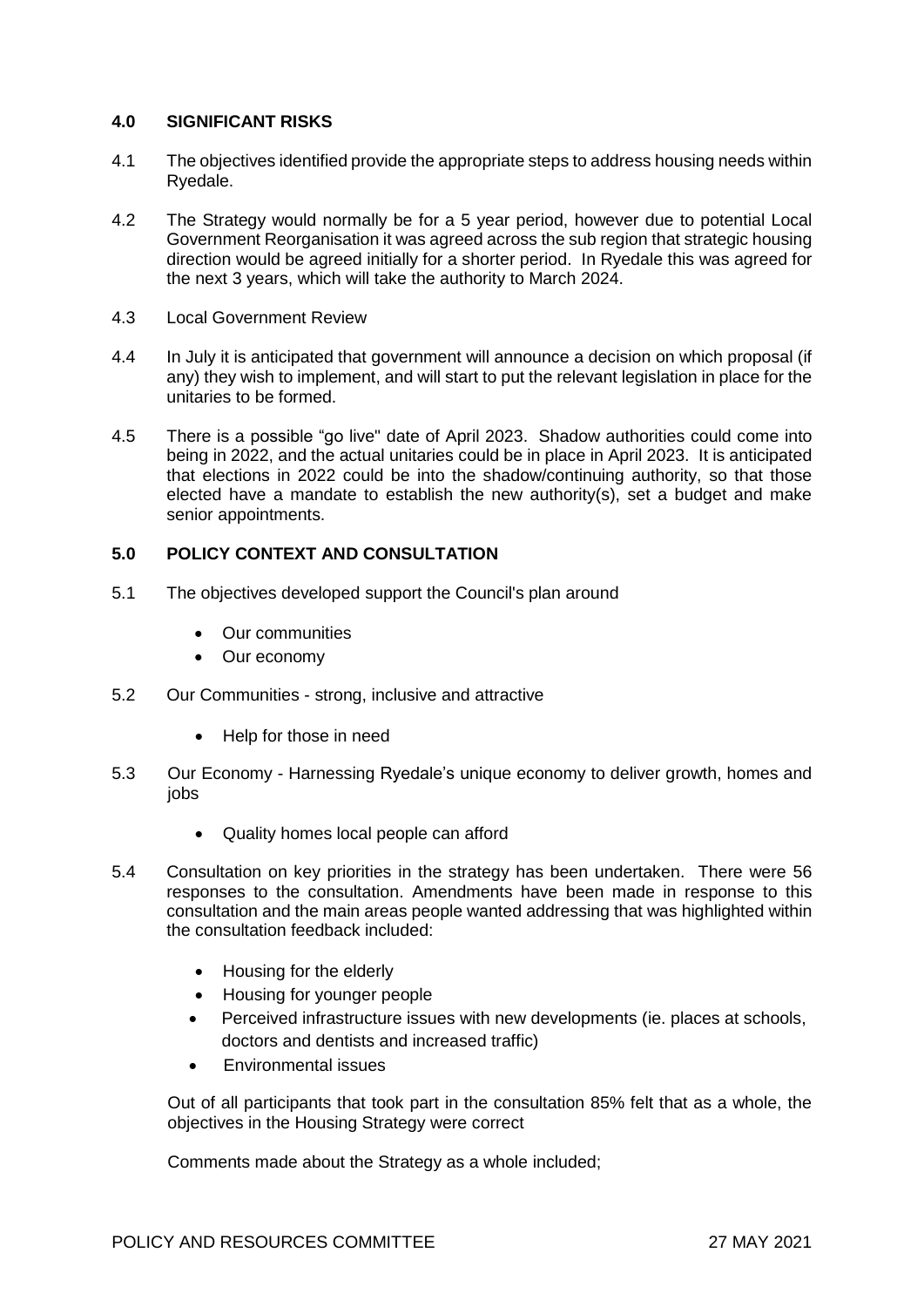- o The Housing Strategy is what is needed for a fast growing town as growth is inevitable, but needs to be done right.
- o It provides for renters and home owners, as well as across all age ranges.
- $\circ$  It is a good start but could go further.
- o More housing is needed to help the minority of elderly, disabled and vulnerable and there is not enough choice for modern easy living.
- $\circ$  The objectives are well balanced and all areas of concern are addressed.
- o Varying needs of the population have been recognised and provided for.

Comments in relation to improvements regarding the draft objectives from the remaining 15% included;

- o Comments proposed that we need to ensure environmental issues are covered e.g. high levels of insulation, triple glazing, solar panels and heat pumps (either ground source or air source). These comments included new build properties as well as older properties.
- $\circ$  Numerous comments highlighted how there is a lack of bungalows being built and that we need to ensure bungalows are being delivered for the elderly in order to avoid assisted living and free up larger houses for younger people to buy.
- o Some stated there should be more encouragement to use brownfield sites for new developments to make better use of the land, avoiding greenfield land.
- $\circ$  Affordable and social rent should be prioritised in the smaller settlements rather than just in the busier towns and the need for smaller developments based on local need and for people with a local connection to allow places to retain their character.
- 5.5 In response to the consultation feedback and the strategic aims developed by the sub region Ryedale has developed five draft housing objectives for the next 3 years as set out in sections 6.8.

# **REPORT**

# **6.0 REPORT DETAILS**

- 6.1 The new strategy replaces the previous strategy developed in 2015, which has continued to be reviewed on an annual basis. Progress has been made over the past 5 years and Ryedale aims to continue to improve the services offered in housing to the community.
- 6.2 The purpose of developing a strategy is to provide a framework for meeting the housing and housing related needs of the District over the next 3 years.
- 6.3 As well as reviewing Ryedale's Housing Strategy objectives, a sub-regional review has been undertaken and officers have ensured that the local proposals align with the overarching York, North Yorkshire and East Riding strategy highlighted at 6.5. This ensures consistency across the area, but also allow Ryedale to localise the issues that matter to our communities.
- 6.4 In looking at the objectives over the next 3 years it is important to recognise the progress that has been made through the existing Housing Strategy, . Further details are highlighted at Appendix 1.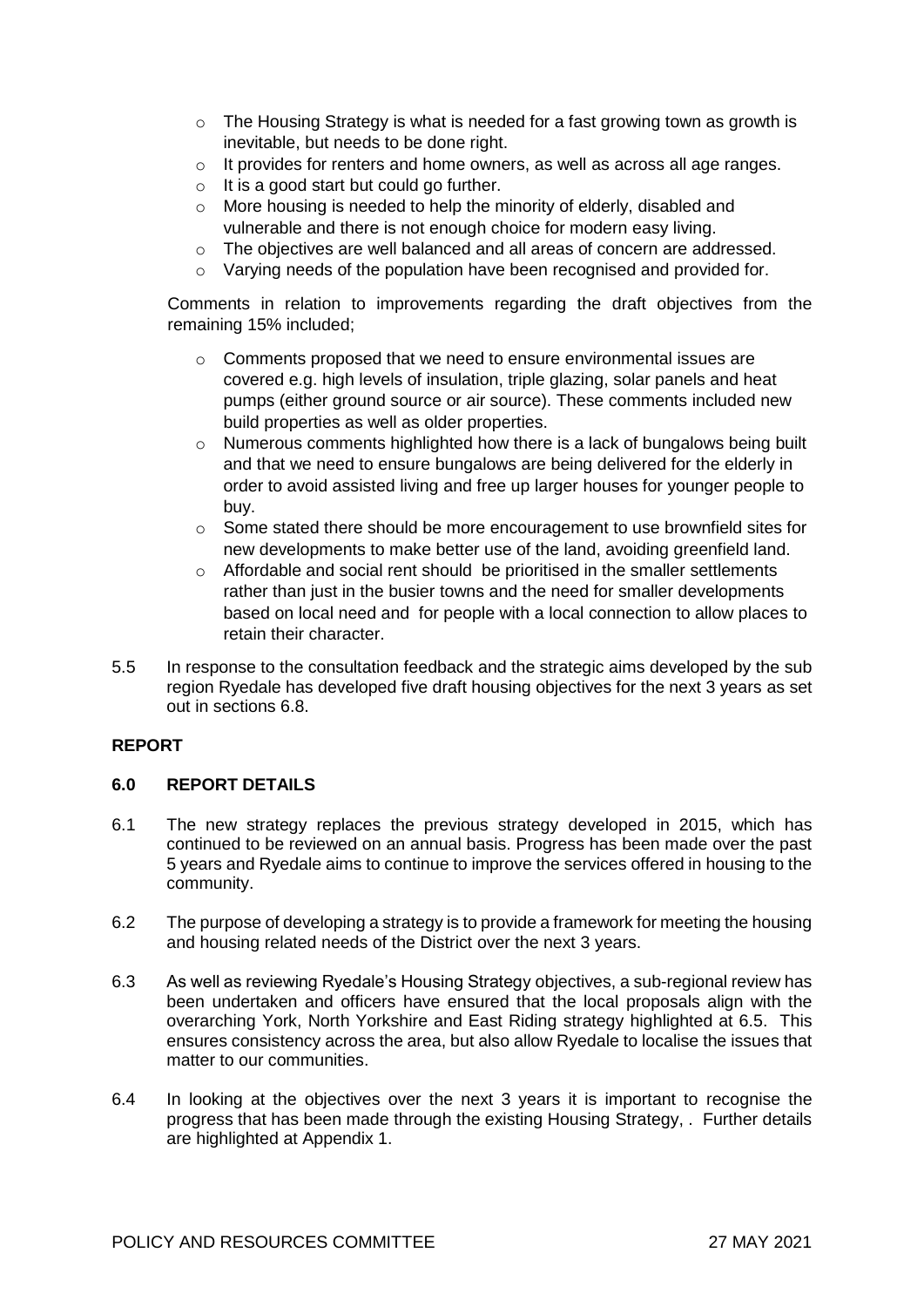# 6.5 **York, North Yorkshire and East Riding Housing Strategy Review 2021**

The high level Housing Strategy review updates the strategic priorities for York, North Yorkshire and East Riding for the period 2021 to 2023. During this period the two-tier system of local government currently in operation across North Yorkshire is likely to be replaced by a unitary system. In recognition of the crucial role that housing plays in promoting improved health and wellbeing, and as a driver of economic growth, the review summarises the key housing priorities which have been identified as follows:.

#### **York, North Yorkshire and East Riding strategic housing priorities;**

- $\circ$  Maintain current levels of housing supply whilst increasing the quality of new homes
- o Increase the supply of affordable housing
- o Tackle homelessness
- o Meet housing needs, including those of vulnerable households
- o Ensure that people have a decent home to live in
- 6.6 The sub regional partnership remains committed to its vision of "enabling more new homes, and for all housing to be of a quality, type and size that meets the needs of our urban, rural and coastal communities and supports economic growth".
- 6.7 Officers are still working with partners to fully understand the extent of the impact of the pandemic on housing, such as how it affect rent arrears, business plans and investment capacity. The impact on the supply of new homes is unclear at this stage. What is evident is that the pandemic has highlighted the long term issue of entrenched deprivation across parts of the sub regional area, the historic erosion of support infrastructure and the lack of supported housing at the scale necessary to respond to need and demand. House prices have increased across much of the area, exacerbating affordability challenges. Working with partners to address these issues is essential.

# 6.8 **Ryedale Housing Strategy 2021/24**

Following the consultation and the priorities agreed at the sub region, Ryedale has developed five key Objectives:

- **Ensure a suitable supply of housing**
- **Increase the supply of affordable housing**
- **Prevent homelessness**
- **Meet housing needs including those of vulnerable people**
- **Improve the quality and standard of homes**

Key priorities have been identified to deliver each of these five Objectives, as follows:

# 6.9 **Objective One- Ensure a suitable supply of housing Priorities**

- *Support the provision of homes for the elderly by ensuring a percentage of bungalows are developed on larger sites*
- *Ensure there is a supply of shared housing for young people on low incomes*
- *Bring empty properties back into use*
- *Review the Strategic Housing Market Assessment to establish the housing needs of the district*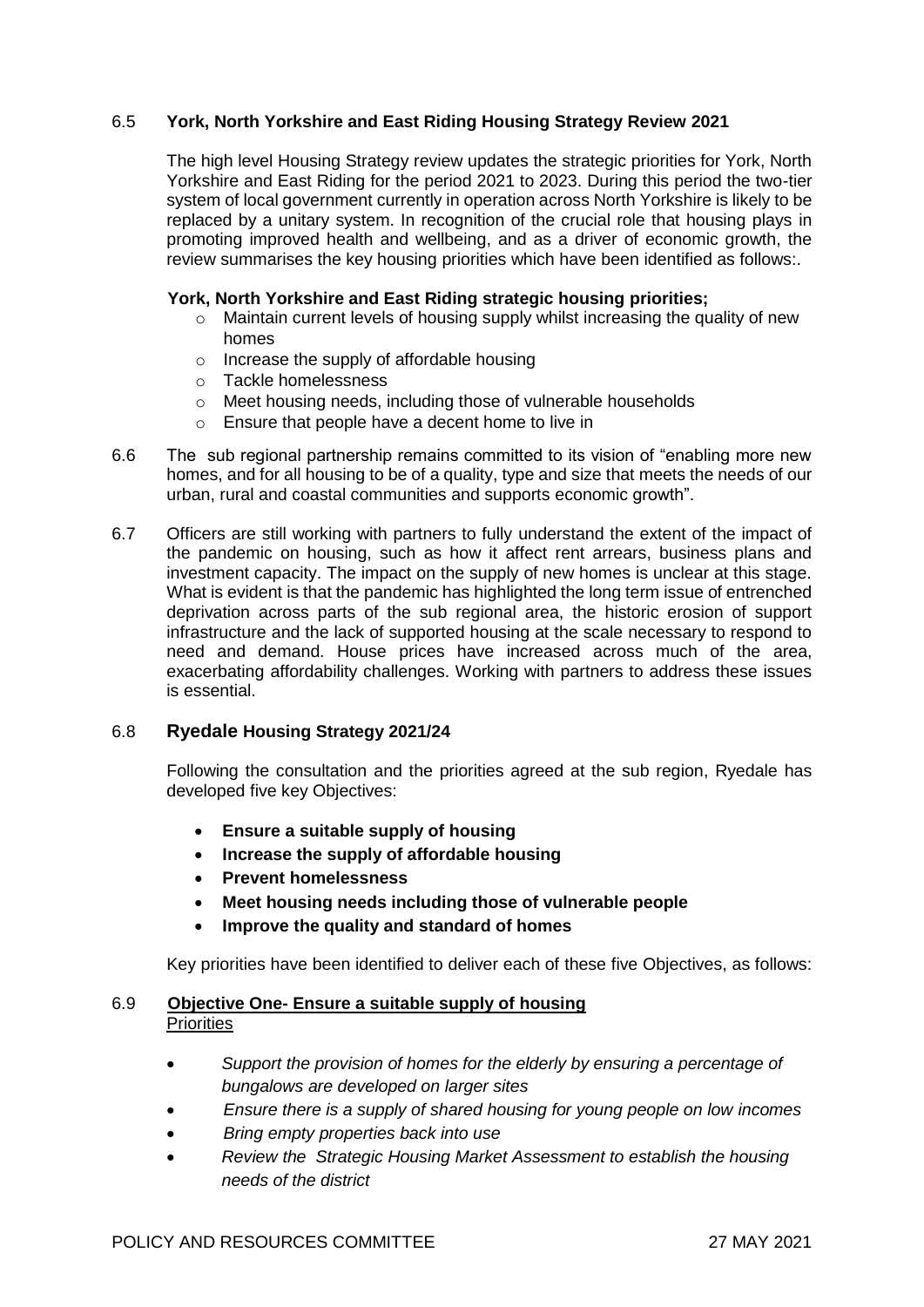# *Work to complete the Local Plan review and the implementation of the new Local Plan*

- 6.10 At a time when the Government is consulting on major reforms to the Planning System, there is great uncertainty about how these will impact locally on housing delivery. Over recent years Ryedale has performed strongly in terms of both granting planning permissions and delivering housing completions. This is a sustained level of performance. Over the past five years we have achieved over the 200 target in the Local Plan for housing delivery per annum.
- 6.11 Since the development of the last Housing Strategy, house prices have continued to increase, an example table is provided below for comparison;

| 2013    | Mean<br>House<br>Price $(E)$   | Mean<br><b>Private</b><br><b>Rents/Mont</b><br>h(E)        | <b>Mean</b><br><b>Annual</b><br>Earnings (£) | House<br><b>Price</b><br>to<br>income<br>Ratio (%) | Income<br>needed for<br>80%<br>mortgage<br>(£)                 |
|---------|--------------------------------|------------------------------------------------------------|----------------------------------------------|----------------------------------------------------|----------------------------------------------------------------|
| Ryedale | 217,858                        | 562                                                        | 23,124                                       | 9.4                                                | 49,796*                                                        |
| 2020    | <b>Mean House</b><br>Price (£) | <b>Mean</b><br><b>Private</b><br><b>Rents/Month</b><br>(£) | <b>Mean Annual</b><br>Earnings (£)           | <b>House Price</b><br>income<br>to<br>Ratio (%)    | <i><b>Income</b></i><br>needed<br>for<br>80%<br>mortgage $(E)$ |
| Ryedale | 321,576                        | 600                                                        | 23,721                                       | 13.5                                               | 78,643*                                                        |

\*Note- 20 year mortgage at 5% interest for illustration purposes only

- 6.12 The appeal of Ryedale means that there is not only a pressure in the housing market from residents and newly forming family households, but also from commuters, retirees and second home owners. These impact on housing availability, communities, land prices and affordability. The pandemic has shown Ryedale is a sought after destination for households, with a buoyant housing market within Ryedale The mostly rural area has proved attractive to buyers searching for access to open space and larger properties with gardens from where they can work remotely.
- 6.13 The supply of new homes falls short of demand across North Yorkshire. However, in Ryedale housing delivery is meeting its targets and it is important that this continues and we maintain the supply and consistency deliver new housing.

Housing Delivery (Number of Units Per Annum)

| 15/16 | 16/17 | 17/18 | 18/19 | 19/20 | 20/2 <sup>1</sup> |
|-------|-------|-------|-------|-------|-------------------|
| 251   | 321   | 278   | 194   | 395   | гвс               |

The lack of housing which households can afford, has been identified by the North Yorkshire Housing Board and LEP as a constraint on local and sub regional economic growth and on community prosperity.

# 6.14 **Objective Two - Increase the supply of affordable housing**

- *Work to deliver a range of housing for low cost home ownership and affordable rent, in the right place, and of the best quality and design*
- *Support the development of affordable housing on Rural Housing schemes*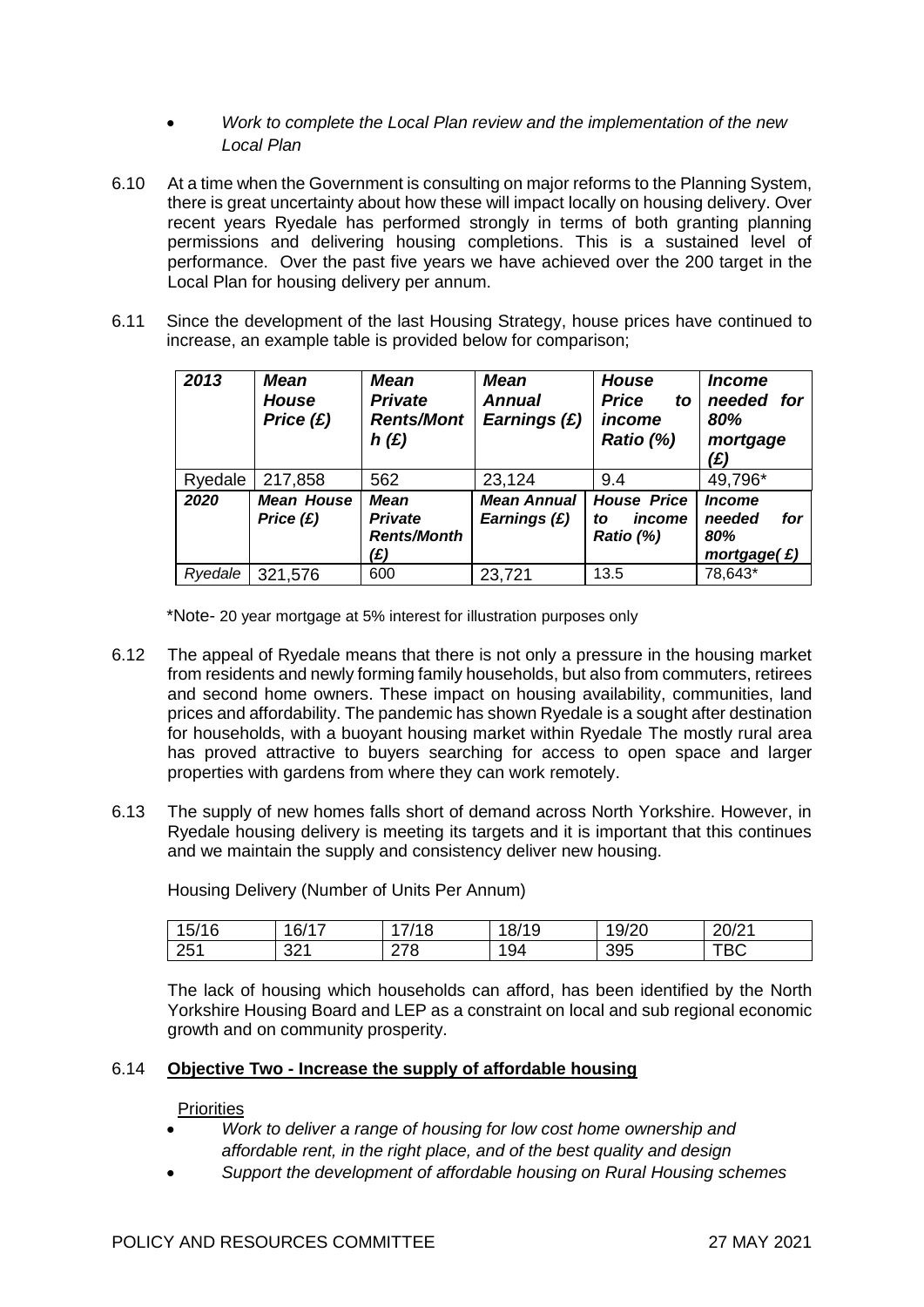- *Better understand the types of Affordable Housing products needed to meet needs (eg Social Rent/Affordable Rent/Intermediate, such as shared ownership)*
- *Work with partners to improve capacity to deliver affordable housing, including developing a housing compact with Registered Providers (RPs) across York and North Yorkshire*
- 6.15 Affordability remains key for our area. Proposals in the Planning White Paper to increase affordable housing thresholds, if enacted, could impact on our affordable housing supply pipeline because some of the affordable housing delivered across Ryedale comes from the smaller schemes.
- 6.16 The Housing service has worked in partnership and has delivered a consistent supply of affordable housing across our rural communities. Since 2015 401 affordable homes have been delivered in Ryedale. The target is 75 affordable homes an annual basis. We have delivered an average of 80 every year over the 5 years of the strategy.
- 6.17 We are committed to continuing to be part of the Rural Housing Network partnership approach embodied by our Rural Housing Enabler working with Parish Councils, rural communities and RPs to meet identified housing need in our rural areas.
- 6.18 The issues communities face are more acute in rural areas. Local wages are traditionally lower than in urban areas and property prices and rental levels are higher. The quality of life offered by our rural areas is a strong attractor for existing populations, in migrants, retirees and second/holiday home owners. The percentage of second homes in Ryedale is well above the national average. The Council and its partners will respond productively to this issue with the provision of more rural homes, and the inclusion of local needs criteria within S106's to ensure the homes are let to local people in perpetuity.

# 6.19 **Objective Three – Prevent Homelessness**

- *Implement and achieve the objectives of the five year Homelessness and Rough Sleeping Action Plan 2020/25*
- *Continue to improve the housing options service, to ensure residents are given high quality advice at all times*
- *Encourage residents to seek support as early as possible when they are in housing need*
- *Ensure there is access to the Mortgage Rescue Schemes for owner occupiers*
- *Increase the provision of much needed specialist emergency accommodation*
- *Make the best use of the private sector to prevent homelessness*
- *Review the Young People's Pathway in partnership with NYCC*
- 6.20 Addressing the needs of homeless households and preventing homelessness remains a key priority within the District. We know that preventing homelessness is more cost effective than dealing with its consequences. Ryedale has developed its own Homelessness Strategy and the Council will continue to maximise the opportunities in terms of addressing homelessness and particularly homelessness prevention.
- 6.21 Records show, over the last 12 months, that the volume of households seeking assistance through Housing Options has increased by 50%. Whilst the majority of these households have had their housing problem resolved in some way and their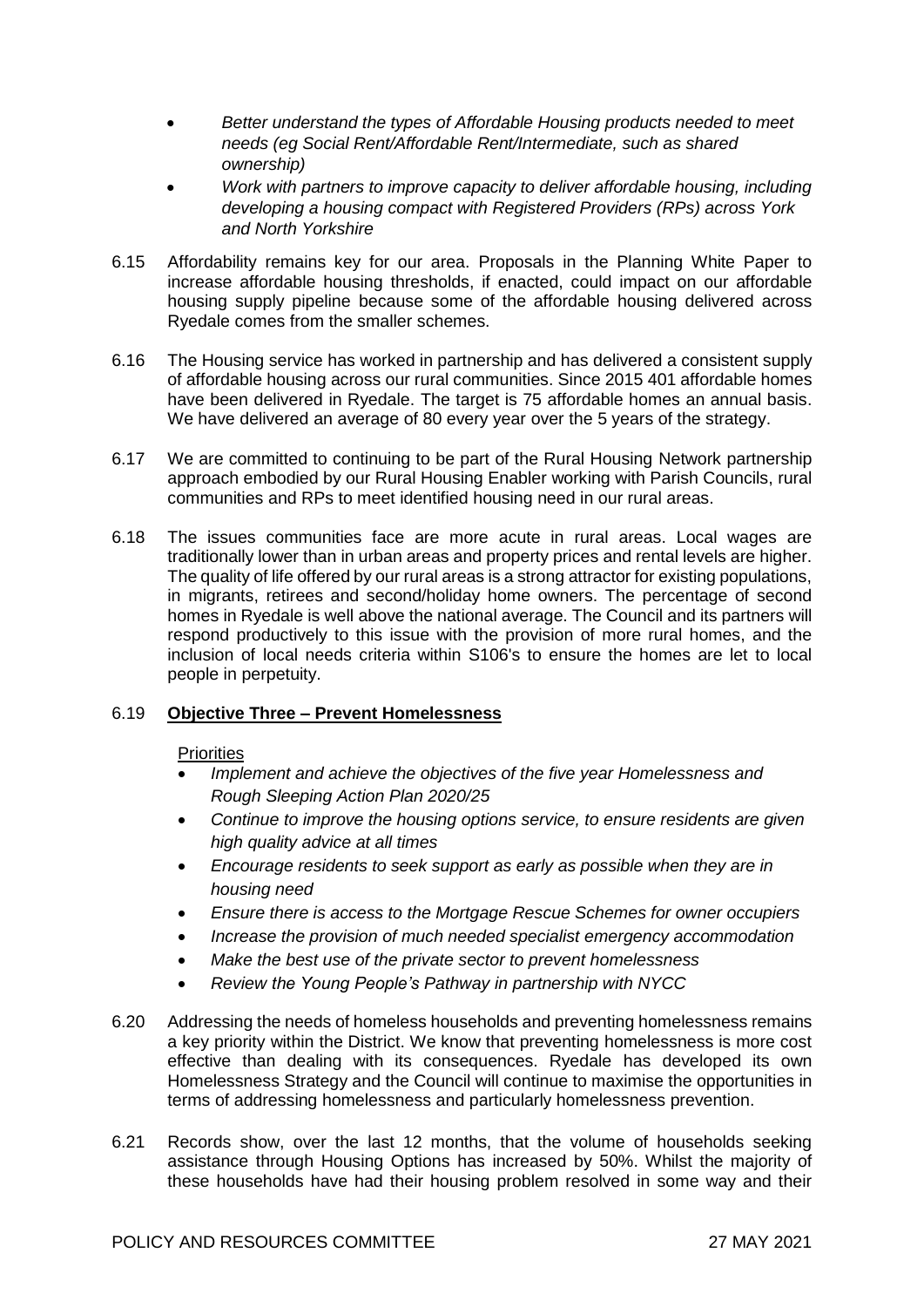homelessness prevented, very many of these households have multiple problems and the work needed to resolve the issues has increased incrementally.

- 6.22 The Council's approach to tackling homelessness continues to be through the use of prevention initiatives. Spending relatively small amounts of money to help to prevent households from becoming homeless saves the funds which would otherwise be spent on the provision of expensive temporary accommodation. This approach is well embedded and continues to prove to be successful. The excellent services are being sustained in part due to the ongoing commitment of the Council to prioritise this work. Examples of homeless prevention work include;
	- Bonds and Rent in advance to access private rented accommodation
	- Sourcing charity payments to assist with rent arrears
	- Independent debt advice through Ryedale Citizens Advice
	- Negotiations with landlords
	- Early referrals systems with Housing Associations and statutory agencies
	- Mediation with families to prevent youth homelessness
	- Discretionary Housing Payments to assist whilst alternative housing is found
	- Rough Sleeper pathway to ensure targeted support
	- Access to food and utility vouchers to ensure rent continues to be paid
	- In house homeless prevention support services
	- Raising the profile of the services and improved accessibility through partnership working
	- Social media campaigns to enhance early approaches from those needing advice
- 6.23 Covid- 19 and Homelessness

The homelessness response to COVID-19 has seen action taken across Ryedale to get everyone into safe accommodation during the pandemic. At the same time, the economic impact of coronavirus is exerting sudden pressure on people already struggling by low wages and high rents.

Many homeless people may also be hidden from statistics and services as they are dealing with their situation informally. This means staying with family and friends, sofa surfing, living in unsuitable housing, this came to light during the initial Covid 19 Lockdown.

- Ryedale has seen a continued new flow of people experiencing homelessness since the start of the pandemic.
- During the first few months of the pandemic, the increase was driven by those already experiencing homelessness - people who sofa were surfing who became more visible as their living situations forced them to access help.
- The most significant intervention that governments across all three nations made was the instruction to bring 'Everyone In' or provide emergency accommodation for everyone rough sleeping, at risk of rough sleeping, or in accommodation where they could not self-isolate throughout the pandemic. This was an enormous undertaking for Ryedale and resulted the Council accommodating an additional 31 households. This intervention has clearly saved lives during the pandemic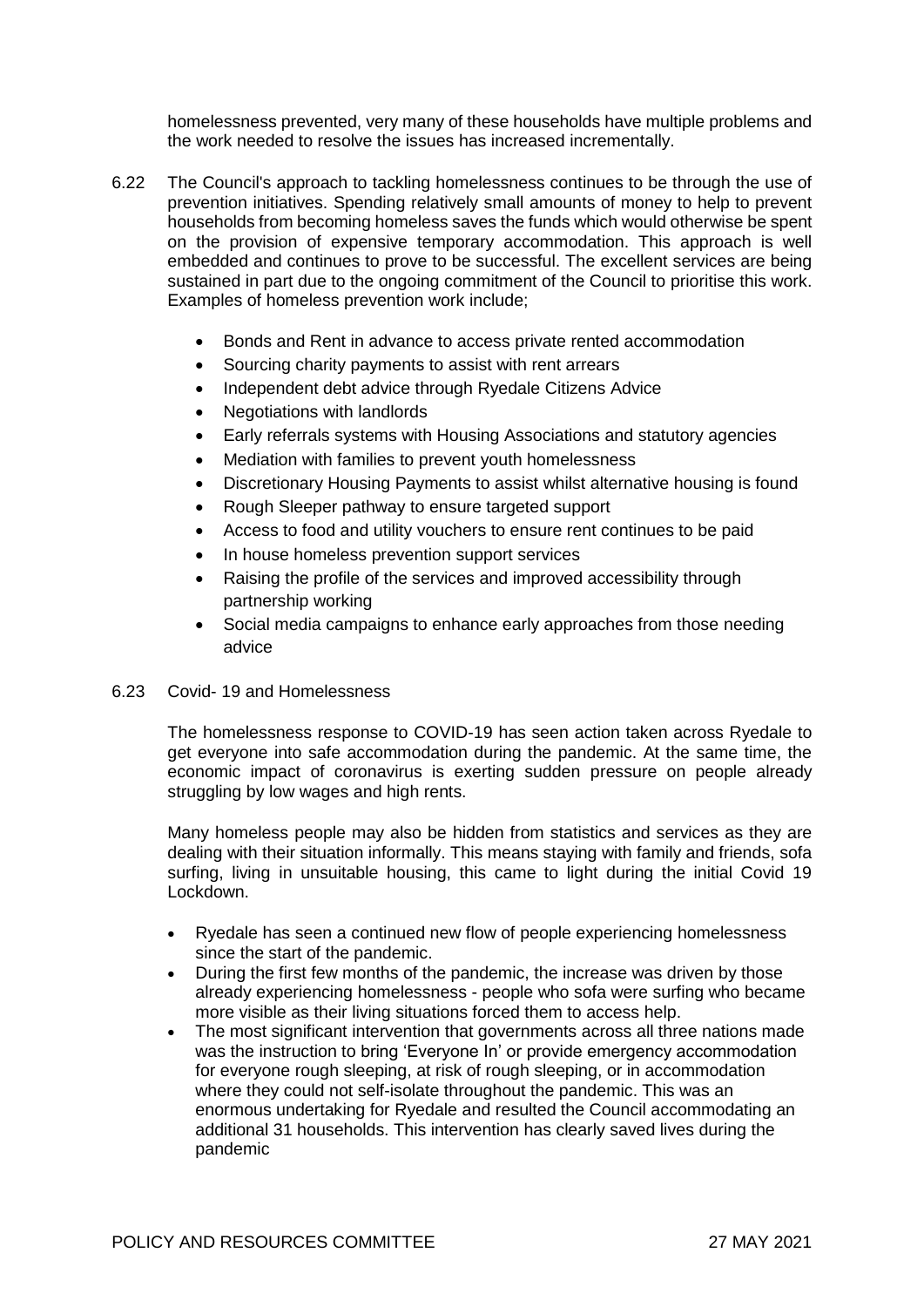- There is growing concern over funding to support a homelessness response in both the immediate and longer-term future.
- There was recognition of the positive effect policies have had on levels of homelessness during the pandemic, particularly the pause in evictions and temporary uplift in local housing allowance there is the concern about wider economic context and the cumulation of rent arrears in the area.

A challenge that the Council will face over the next 6 months will be the increase in service requirements as landlords and housing providers can now recover any debt and apply for evictions through the courts. In preparation for this, the team is working hard with partners to ensure residents engage with services as soon as possible and seek advice either directly from the housing service or through information provided regularly to partners.

# 6.24 **Objective Four- Meeting housing needs, including those of vulnerable people**

- *Provide access to support which enables people to stay in their homes where possible*
- *Ensure affordable housing is allocated in the most effective ways to solve housing need*
- *Ensure that vulnerable and isolated residents have access to the Ryecare Lifeline Service*
- *Continue the partnership with Scarborough Borough Council through the delivery of the White Rose Home Improvement Agency*
- *Work to deliver more specialist housing*
- *Deliver housing suitable for those with physical disabilities, learning disabilities, mental health or suffering domestic violence*
- *Meet the needs of the Syrian Refugee programme in partnership across North Yorkshire*
- 6.25 A lack of suitable accommodation can significantly affect the support, care or treatment of a vulnerable person. Vulnerable people may need additional help and guidance in accessing housing options including through Choice Based Lettings. A number of vulnerable people have been identified through joint working groups as priorities for housing related support and services have been commissioned by NYCC to meet these needs. These include across Ryedale, services for those suffering from Domestic Abuse, young homeless people, child sexual exploitation, ex-offenders, people with mental health problems, and people with substance misuse issues. In addition, the Council also provides an in-house Homeless Support Service since October 2019 funded through NYCC.
- 6.26 Housing continues to work actively with partner agencies on their strategies focusing on the vulnerable client groups across the District.
- 6.27 The needs of those with learning difficulties are met through joint working with NYCC.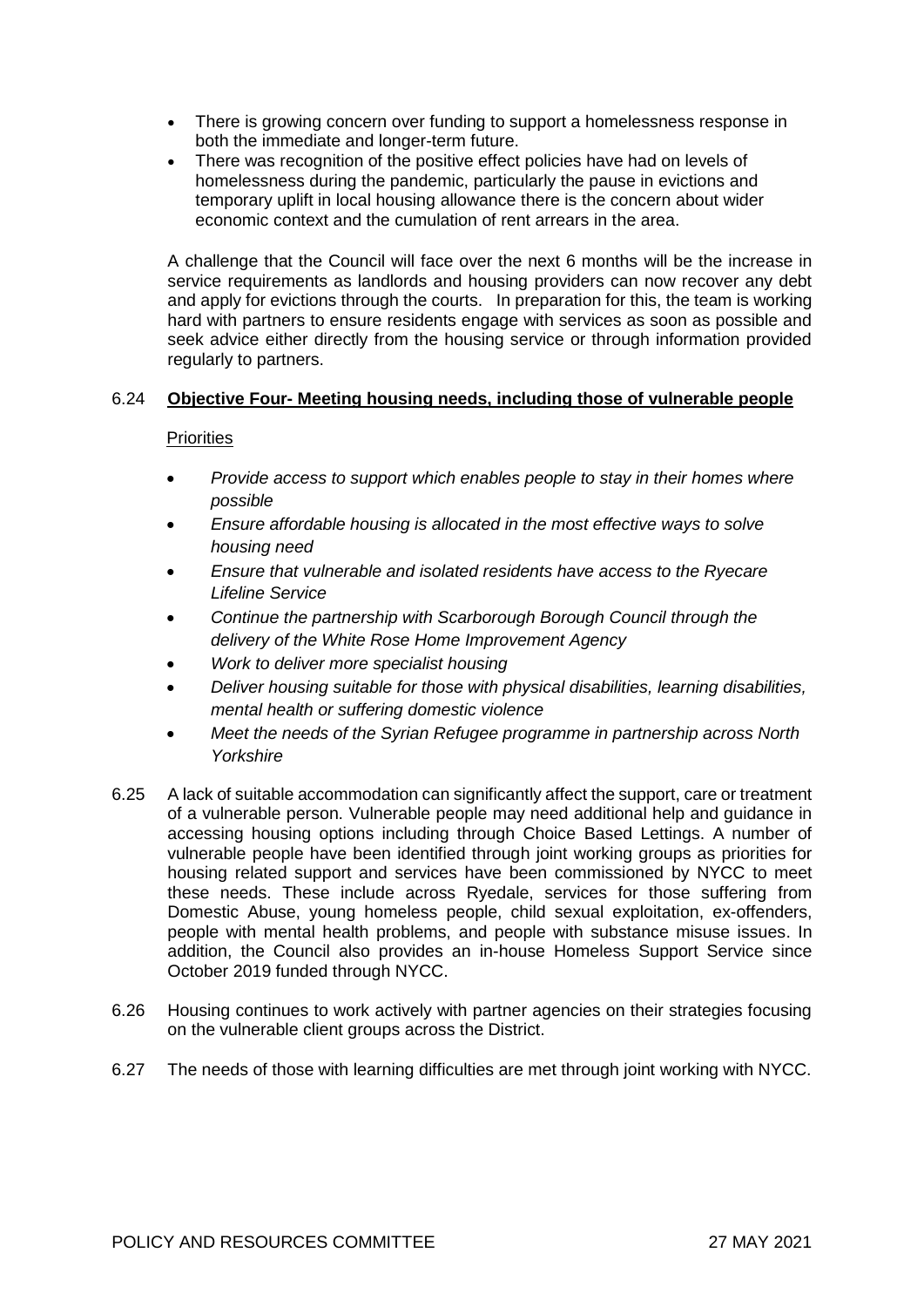# 6.28 **Objective Five – Improving the quality and standard of homes**

- *Continue to deliver investment in energy efficiency*
- *Implement a Design Guide for new housing across York and North Yorkshire*
- *Continue to access funding from the Business, Energy and Industrial Strategy (BEIS) to support these partnerships*
- *The Council will ensure the highest environmental standards on all Council developments/schemes, including completion of Carbon/Climate assessments*
- *Reduce the impact that poor housing has on health and wellbeing*
- *Work with private sector landlords and the local private rented sector to review the information available to landlords on property maintenance and good management*
- *Work with landlords to discover the barriers to accessing available funding opportunities to improve their rental properties to increase the EPC to meet Government targets.*
- *Continue to make best use of funding through Ryedale grants and loans to home owners to address disrepair*
- *Encourage the development of environmentally sustainable new build homes*
- *Develop a robust and rolling programme of Houses in Multiple Occupation inspection to ensure they meet the prescribed standards and have a valid licence*
- *Encourage joint working with other departments to improve the Green Economy*
- 6.29 The need to address housing safety standards post Grenfell needs no explanation. There is however recognition that the quality of homes is more than just housing standards. The 'Building Better, Building Beautiful' Commission by Government identifies the need to promote and increase the use of high-quality design for new build homes and neighbourhoods through developing new practical measures which can be used by the planning system. These sentiments are reflected in some of the proposals in the Planning White Paper, and it is within this context that work to develop a local Design Guide take on new significance locally. The draft Guide has been developed in consultation with planners and developers with a view to being rolled out across the area during 2021.
- 6.30 The Council needs to do what it can to improve the environment by cutting carbon emissions in homes, while keeping bills low. Using new technologies such as air source heat pumps and the latest generation of solar panels we will ensure Climate Change assessments are completed and improvements made where possible.
- 6.31 Innovative management to maintain and improve the quality of our stock in all tenures is fundamental to the delivery of our priorities. We need to make the best use of our existing stock and seek ways to use the private sector and owner occupied sectors to address local housing needs.
- 6.32 Poor housing conditions have a detrimental effect on health and social sector housing has improved. However, the condition of some private rented homes still falls behind. The quality of the home i.e. a warm, dry and secure home is associated with better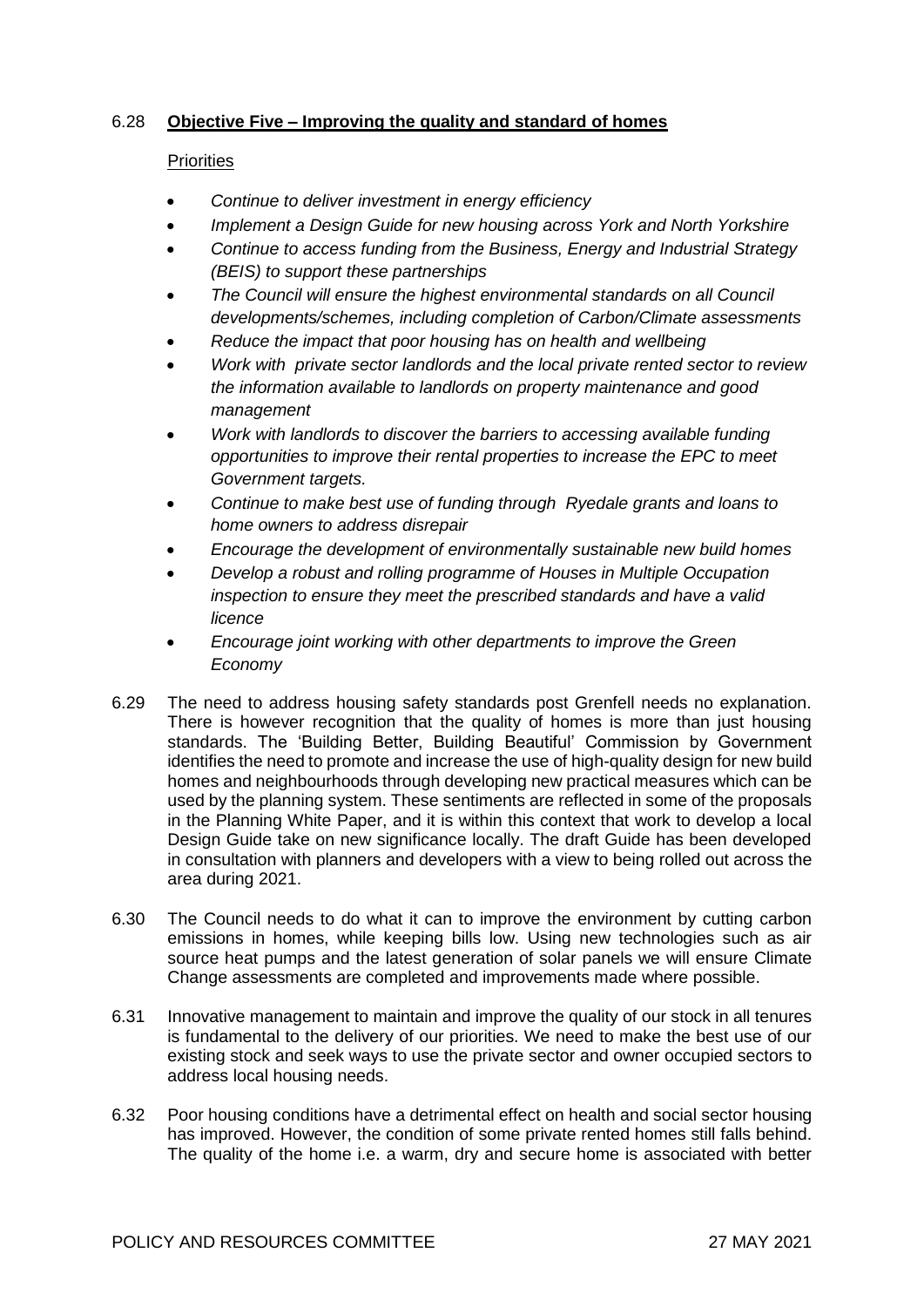health. In addition to basic housing requirements other factors that help to improve well-being include the ability to have modifications for those with disabilities.

- 6.33 The Council will continue to make improvements to private sector stock through the provision of grants and loans and work in partnership with Scarborough Borough Council in the continuation of the White Rose Improvement Agency.
- 6.34 The Council has been very successful in the development of schemes to address fuel poverty across the District. During the past 5 years, the Council has taken part in roadshows to promote renewable energies, and has delivered new boilers, air source heat pumps, solar panels and cavity wall insulation.

#### **7.0 IMPLICATIONS**

- 7.1 The following implications have been identified:
	- a) Financial

There is currently provision within the revenue budget to implement these proposed actions which are solely based upon internal funding sources. Any changes to the revenue budget may have an effect on this. Some of the actions are dependent on external funding sources, notably the Homeless Prevention Grant, NYCC funding and MHCLG. The continuation of these could change at any time.

There are unallocated resources from the MHCLG Homeless Prevention grant over the past few years and additional funding of £85K allocated from government in 21/22. Following a review of the service and in order to prepare for an increase in demand due to the pandemic, additional staffing resources will be allocated into the service. As we increase the housing projects, more strain is being put on the Housing Options team in addition to the 50% increase over the past 12 months for housing advice/support services and this will be addressed through specific support services for vulnerable groups and an additional Housing Officer to undertake the day to day management of the housing schemes and the Houses in Multiple Occupation/Shared housing in order to release capacity for clients approaching the service for housing advice. This will be covered through current and additional government funding allocated for 21/22.

The provision of capital funding/borrowing for housing projects will need to return to Members for authorisation on a scheme-by-scheme basis. In addition if there are any financial implications for implementing the Action Plan that are beyond currently agreed budgets these will be brought back to Senior Officers and Members for authorisation.

b) Legal

There are no legal implications for the Council in that the proposals within the Strategy will be consistent with the Council's strategic responsibility for the provision of housing services.

c) Climate Change

Tackling climate change in housing saves residents money, helps combat fuel poverty, boosts the economy and creates jobs. The Council and especially our partner Housing associations want to be at the forefront of this, but the sector is